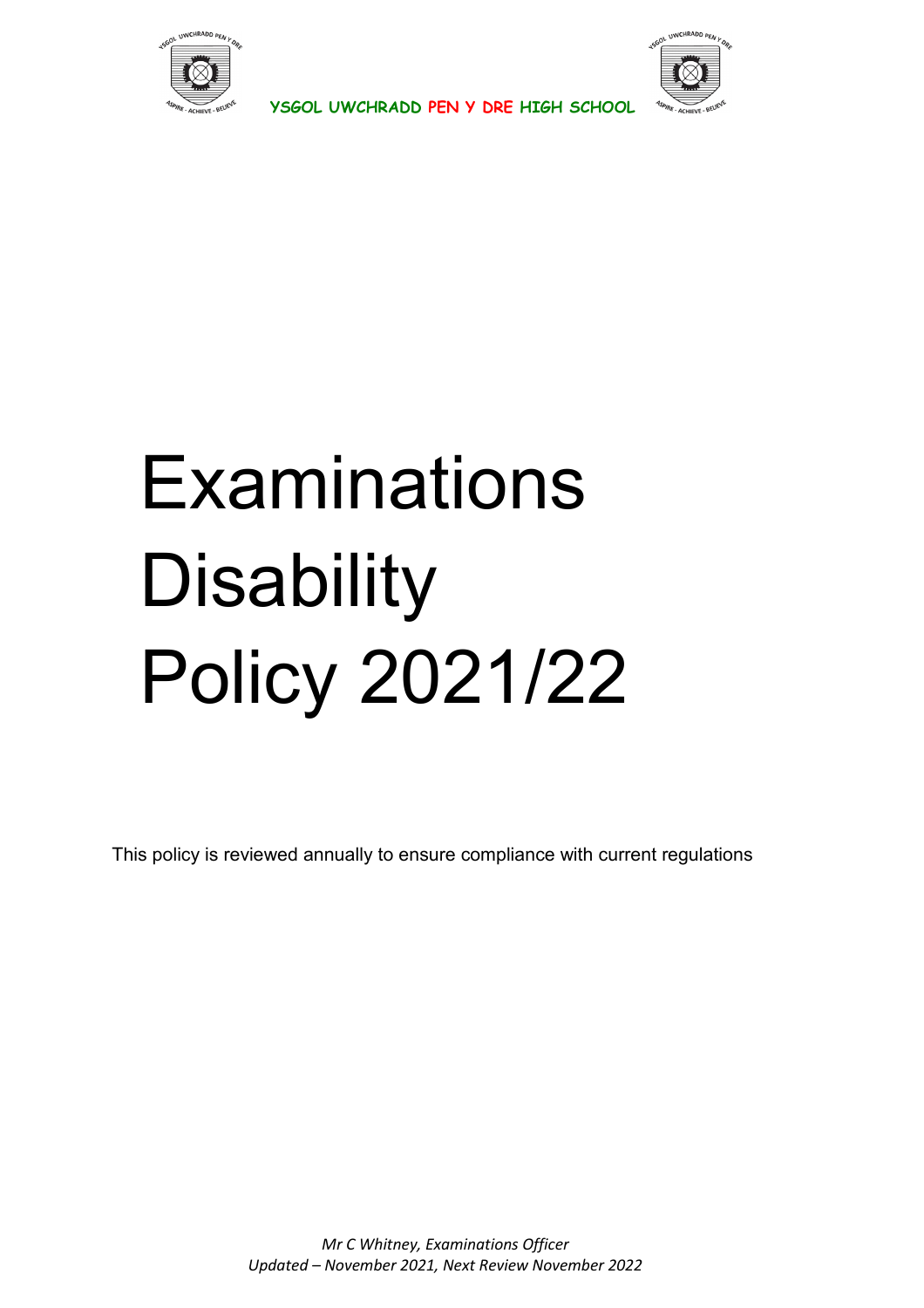



# **Purpose of the policy**

This document is provided as an exams-specific supplement to the centre wide Special Education Needs and Disability (SEND) policy which details how the centre

*"recognises its duties towards disabled candidates as defined under the terms of the Equality Act 2010*†*. This must include a duty to explore and provide access to suitable courses, submit applications for reasonable adjustments and make reasonable adjustments to the service the centre provides to disabled candidates.*

*†or any legislation in a relevant jurisdiction other than England and Wales which has an equivalent purpose and effect"*

[Quote taken directly from chapter 5.4 of the current JCQ publication *[General regulations for approved centres](http://www.jcq.org.uk/exams-office/general-regulations)*]

This publication is further referred to in this policy as [GR.](http://www.jcq.org.uk/exams-office/general-regulations)

This policy details how the centre facilitates access to exams and assessments for disabled candidates, as defined under the terms of the Equality Act 2010, by outlining staff roles and responsibilities in relation to

- identifying the need for appropriate arrangements, reasonable adjustments and/or adaptations (referred to in this policy as 'access arrangements')
- requesting access arrangements
- implementing access arrangements and the conduct of exams

# **The Equality Act 2010 definition of disability**

A definition of is provided on page 4 of the current JCQ publication *Adjustments for candidates with disabilities and learning difficulties [Access Arrangements and Reasonable Adjustments](http://www.jcq.org.uk/exams-office/access-arrangements-and-special-consideration/regulations-and-guidance)*

> This publication is further referred to in this policy as [AA.](http://www.jcq.org.uk/exams-office/access-arrangements-and-special-consideration/regulations-and-guidance)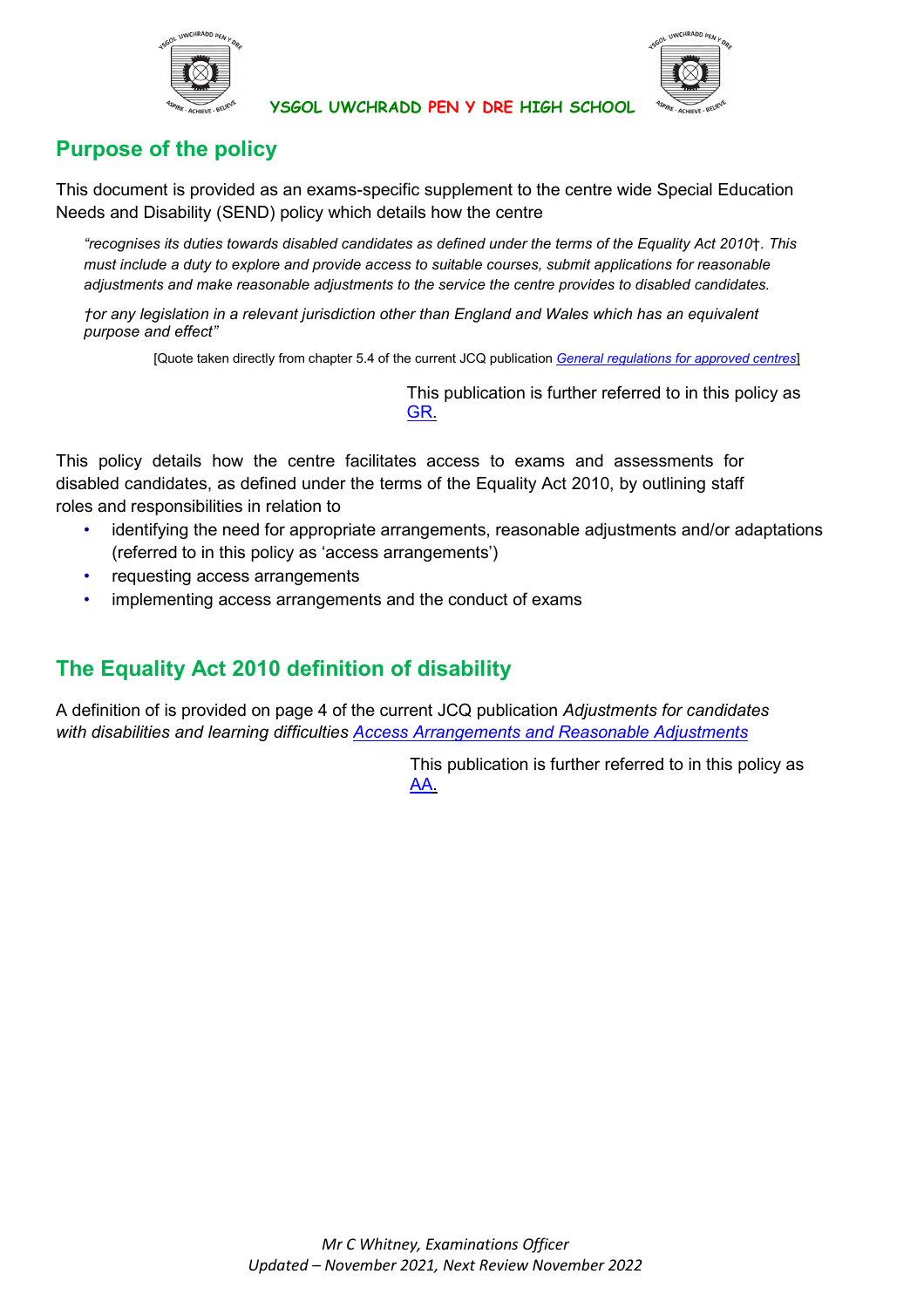



# **Identifying the need for access arrangements**

# **Roles and responsibilities**

## **Head of centre**

- Is familiar with the entire contents, refers to and directs relevant centre staff to the annually updated JCQ publications including [GR](http://www.jcq.org.uk/exams-office/general-regulations) and [AA](http://www.jcq.org.uk/exams-office/access-arrangements-and-special-consideration/regulations-and-guidance)
- Ensures a appropriately qualified assessor(s) is appointed and that evidence of the qualification(s) of the person(s) appointed is held on file
- Ensures a policy demonstrating the centre's compliance with relevant legislation is in place

## **Senior leaders**

Are familiar with the entire contents of the annually updated JCQ publications including [GR](http://www.jcq.org.uk/exams-office/general-regulations) and [AA](http://www.jcq.org.uk/exams-office/access-arrangements-and-special-consideration/regulations-and-guidance)

# **Special educational needs coordinator (SENCo)**

- Has full knowledge and understanding of the contents, refers to and directs relevant centre staff to the annually updated JCQ publication [AA](http://www.jcq.org.uk/exams-office/access-arrangements-and-special-consideration/regulations-and-guidance)
- Ensures the quality of the access arrangements process within the centre
- Ensures staff roles, responsibilities and processes in identifying, requesting and implementing access arrangements are clearly defined and documented
- Ensures the assessment process is administered in accordance with the regulations
- Leads on the access arrangements process to facilitate access for candidates
- Ensures arrangements put in place for exams/assessments reflect a candidate's *normal way of working* within the centre
- Ensures the need for access arrangements for a candidate will be considered on a subject by subject basis
- Presents when requested by a JCQ Centre Inspector, evidence of the assessor's qualification
- Works with teaching staff, relevant support staff and the exams officer to ensure centredelegated and awarding body approved access arrangements are put in place for candidates taking internal and external exams/assessments
- Provide information to evidence the normal way of working of a candidate
- Provides appropriate evidence to confirm the need(s) of a candidate
- Completes appropriate documentation as required by the regulations of JCQ and the awarding body

## **Teaching staff**

- Inform the SENCo of any support that might be needed by a candidate
- Support the SENCo in determining the need for and implementing access arrangements

## **Assessor of candidates with learning difficulties**

(An assessor of candidates with learning difficulties will be an appropriately qualified access arrangements assessor/psychologist/specialist assessor)

• Has detailed understanding of the current JCQ publication [AA](http://www.jcq.org.uk/exams-office/access-arrangements-and-special-consideration/regulations-and-guidance)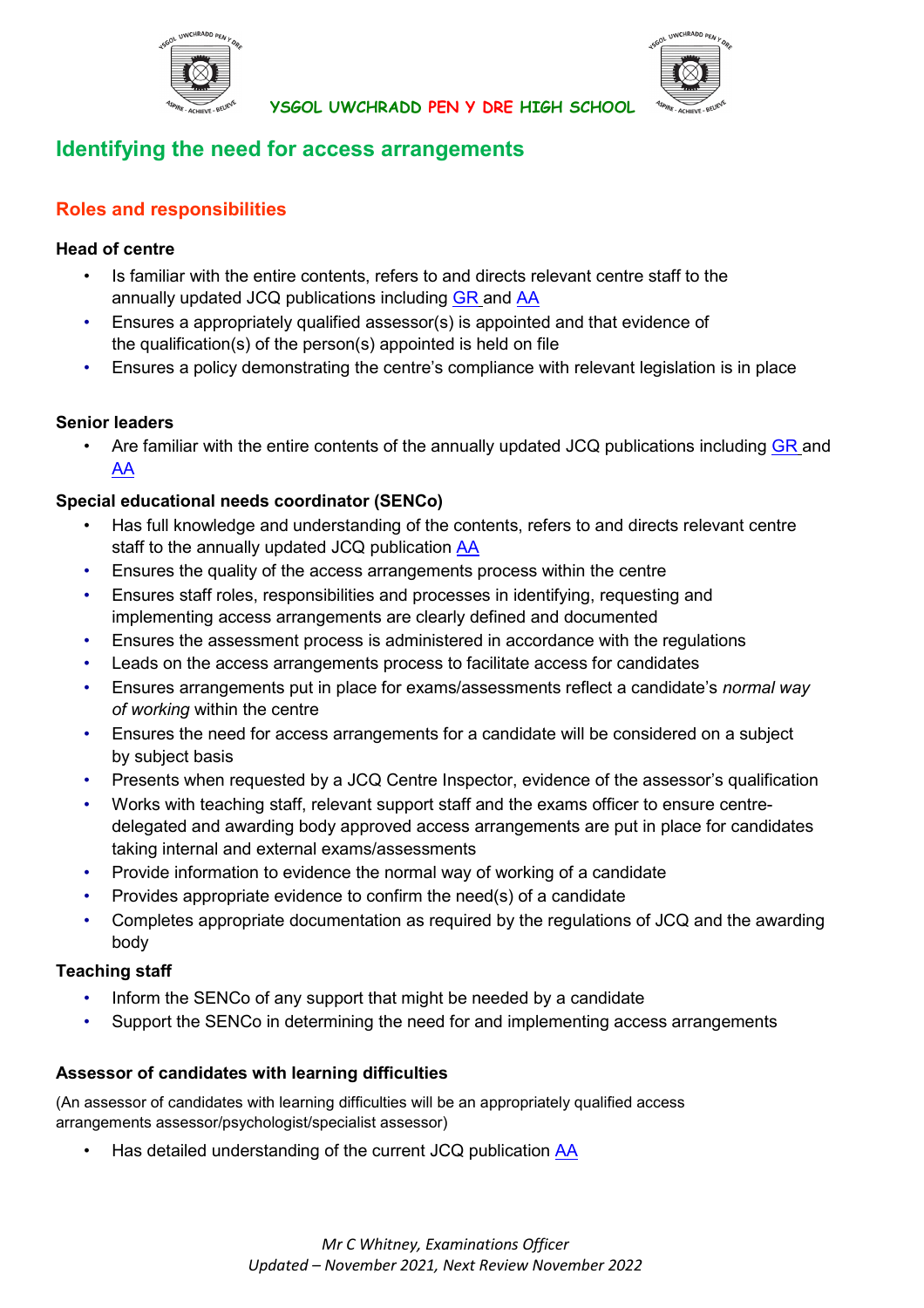



# **Requesting access arrangements**

# **Roles and responsibilities**

## **Special educational needs coordinator (SENCo)**

- Determines if the arrangements identified for a candidate require prior approval from the awarding body before the arrangements are put in place or if approval is centre-delegated
- Follows quidance in [AA](http://www.jcq.org.uk/exams-office/access-arrangements-and-special-consideration) Chapter 8 to process approval applications for access arrangements for GCSE and GCE qualifications
- Confirms by ticking the *'Confirmation'* box prior to submitting the application for approval that the *'malpractice consequence statement'* has been read and accepted
- Makes an *awarding body referral* through AAO where the initial application for approval may not be approved by AAO, where it is deemed by the centre that the candidate does meet the criteria for the arrangement(s)
- Ensures that arrangements, and approval where required, are in place before a candidate takes his/her first exam or assessment (which is externally assessed or internally assessed/externally moderated)
- Ensures that where approval is required that this is applied for by the awarding body deadline
- Maintains a file for each candidate that will include:
	- appropriate evidence to support the need for the arrangement where required
	- appropriate evidence to support normal way of working within the centre

## **Exams and Data Manager**

- Is familiar with the entire contents of the annually updated JCQ publication  $GR$  and is aware of information contained in  $AA$  where this may be relevant to the EO role
- Applies for approval where this is required, through *Access arrangements online* ( AAO), or through the awarding body where qualifications sit outside the scope of AAO
- Maintains a file for each candidate that will include:
	- completed JCQ/awarding body application forms and evidence forms
	- in addition, for GCSE and GCE qualifications (where approval is required), a print out of the AAO approval and a signed data protection notice (which provides candidate consent to their personal details being shared)
- Presents the files when requested by a JCQ Centre Inspector
- Liaises with teaching staff regarding any appropriate modified paper requirements for candidates
- Liaises with the SENCo to ensure AAO approval is in place for early opening of papers where this may be required where the centre is permitted to modify a timetabled written component exam paper (copy on coloured paper, enlarge to A3 or copy to single sided print) Following the appropriate process (AAO for GCE and GCSE; *JCQ Form 7* or *Form VQ/EA*), orders published modified papers, by the awarding body's deadline for the exam series, where these may be required for a candidate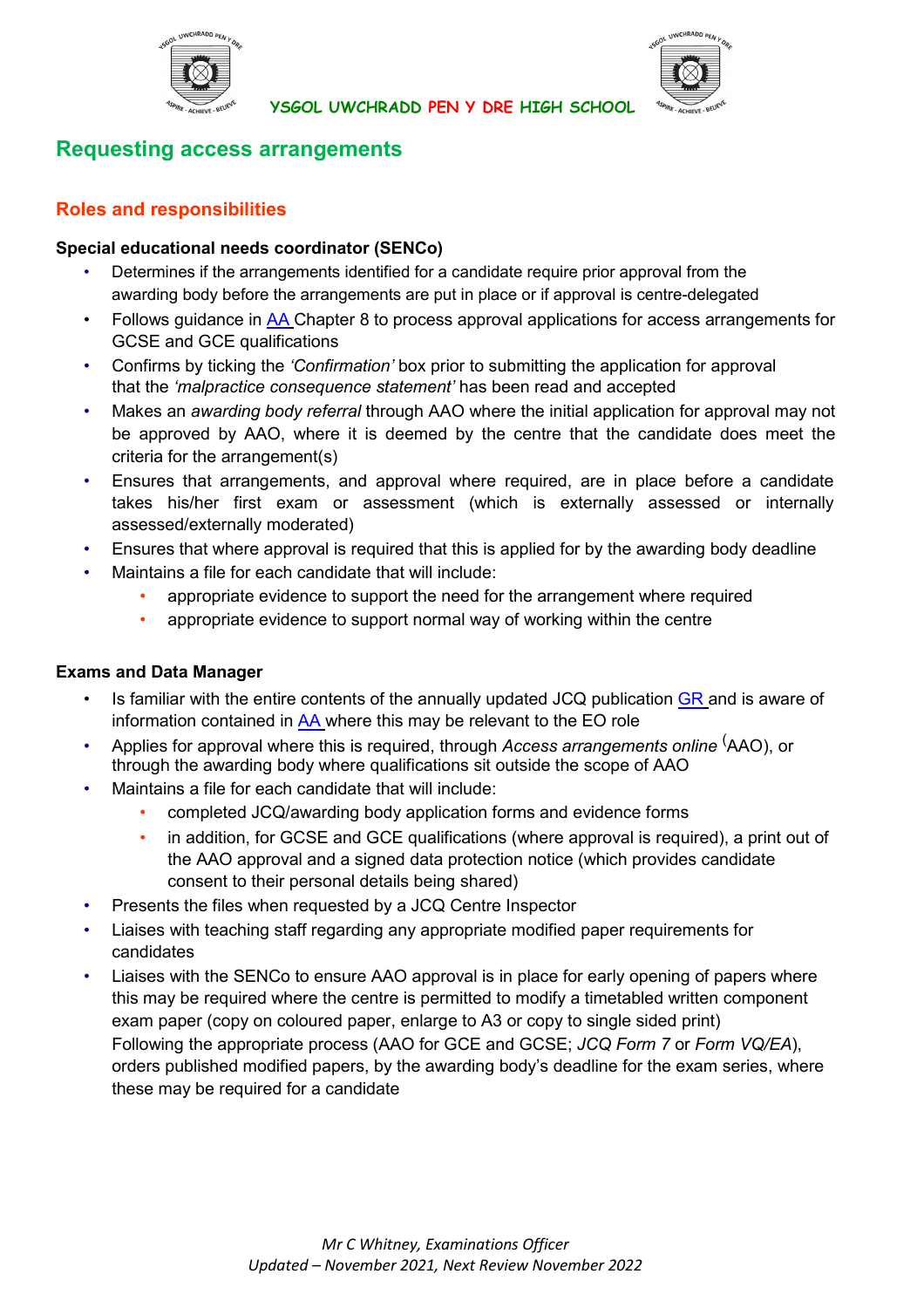

# **Implementing access arrangements and the conduct of exams**

# **Roles and responsibilities**

## **External assessments**

These are assessments which are normally set and marked/examined by an awarding body which must be conducted according to awarding body instructions and/or the JCQ publication *[Instructions for](http://www.jcq.org.uk/exams-office/ice---instructions-for-conducting-examinations) [conducting examinations](http://www.jcq.org.uk/exams-office/ice---instructions-for-conducting-examinations)* (ICE).

**YSGOL UWCHRADD PEN Y DRE HIGH SCHOOL** 

## **Head of centre**

• Supports the SENCo, the Exams and Data Manager and other relevant centre staff in ensuring appropriate arrangements, adjustments and adaptations are in place to facilitate access for disabled candidates to exams

## **Special educational needs coordinator (SENCo)**

- Ensures appropriate arrangements, adjustments and adaptations are in place to facilitate access for candidates where they are disabled within the meaning of the Equality Act (unless a temporary emergency arrangement is required at the time of an exam)
- Ensures a candidate is involved in any decisions about arrangements, adjustments and/or adaptations that may be put in place for him/her and ensures the candidate understands what will happen at exam time
- Liaises with the Exams and Data Manager regarding facilitation and invigilation of access arrangement candidates in exams
- Appoints appropriate centre staff as facilitators to support candidates (practical assistant, prompter, Oral Language Modifier, reader, scribe or Sign Language Interpreter)
- Ensures facilitators supporting candidates are appropriately trained and understand the rules of the particular access arrangement(s)
- Ensures a facilitator acting as a prompter is aware of the appropriate way to prompt depending on the needs of the candidate
- Liaises with the Exams and Data Manager to ensure that invigilators are made aware of the Equality Act 2010 and are trained in disability issues
- Liaises with the Exams and Data Manager where a facilitator may be required to support a candidate requiring an emergency (temporary) access arrangement at the time of exams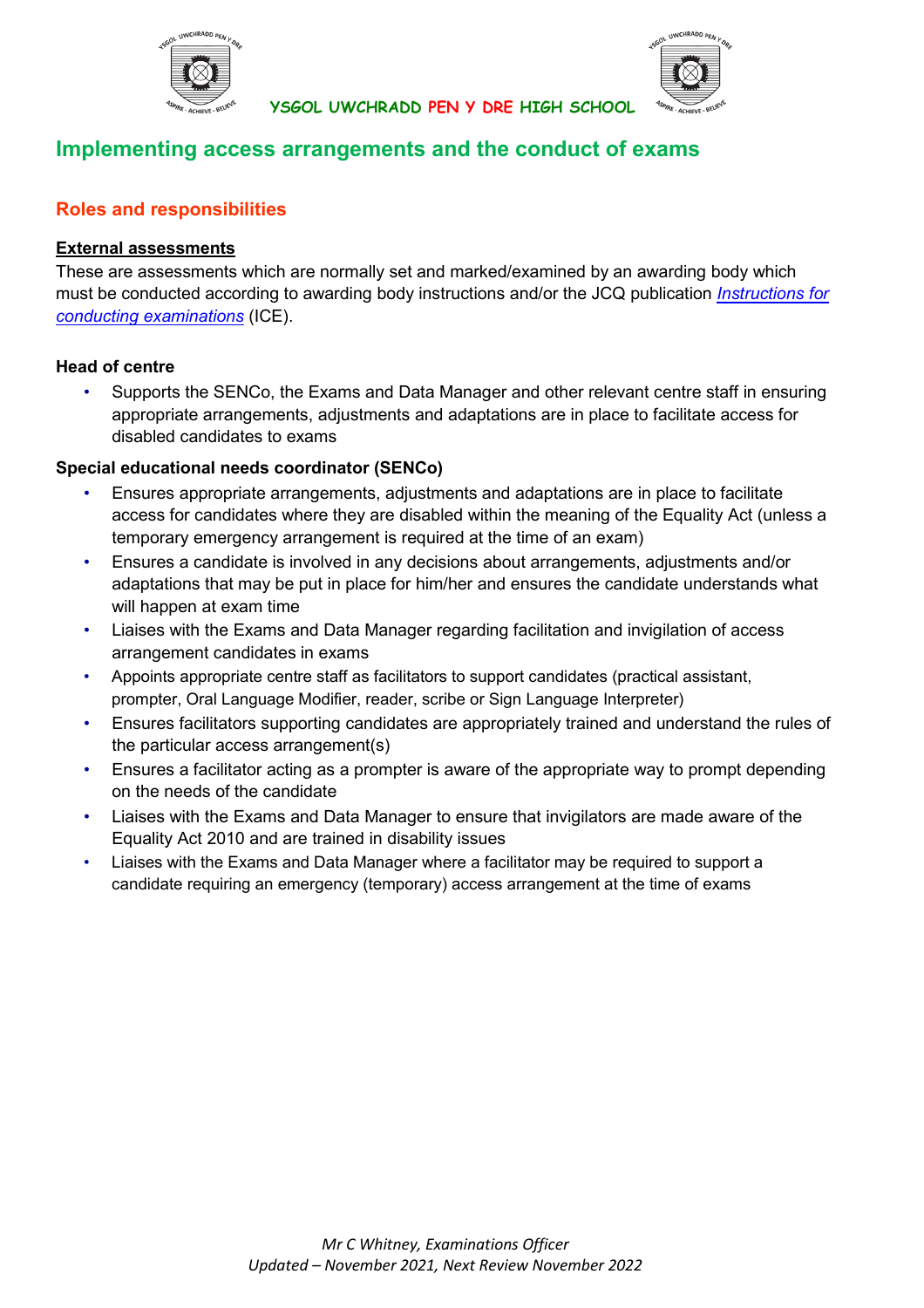



## **Exams and Data Manager**

- Is familiar with and follows the *Checklist for heads of centre and examination officers – The Equality Act 2010 and conduct of examinations provided in the current [ICE](http://www.jcq.org.uk/exams-office/ice---instructions-for-conducting-examinations) (page 44)*
- Ensures exam information (JCQ information for candidates documents, individual exam timetable etc.) is adapted where this may be required for a disabled candidate to access it
- Ensures that prior to any arrangements being put in place are checks are made that arrangements do not impact on any assessment criteria/competence standards being tested
- Ensures that any arrangements put in place do not unfairly disadvantage or advantage disabled candidates
- Liaises with Operations Manager regarding the provision of appropriate rooming and equipment that may be required to facilitate access for disabled candidates to exams
- Ensures cover sheets, where these are required by the arrangement are completed as required by facilitators
- Liaises with the SENCo and other relevant centre staff to ensure appropriate arrangements, adjustments and adaptations are in place to facilitate access for disabled candidates to exams
- Ensures appropriate seating arrangements are in place where different arrangements may need to be made for a candidate to facilitate access to his/her exams
- Checks in advance of dated exams/assessments that modified paper orders have arrived (and if not will contact the awarding body to ensure that papers are available when required)
- Makes modifications that are permitted by the centre (a question paper copied onto coloured paper, an A4 to A3 enlarged paper or a paper printed on single sheets) that may be required and, where approved, opens the exam question paper packet in the secure room no earlier than 90 minutes prior to the published start time of the exam
- Understands that where permitted/approved, secure exam question paper packets may need to be opened early where preparation is required by the facilitator (Oral Language Modifier, Live Speaker, Sign Language Interpreter only)
- Ensures that the facilitator only has access to the papers 60 minutes prior to the published start time of the exam
- Provides cover sheets prior to the start of an exam where required for particular access arrangements and ensures that these have been fully completed before candidates' scripts are dispatched to examiners/markers
- Has a process in place to deal with emergency (temporary) access arrangements as they arise at the time of exams in terms of rooming and invigilation
- Liaises with the SENCo where a facilitator may be required to support a candidate requiring an emergency (temporary) access arrangement at the time of exams
- Where required for emergency (temporary) access arrangements, applies for approval through AAO or through the awarding body where qualifications sit outside the scope of AAO
- *Other relevant centre staff could include:*
- Staff responsible for **IT or other specialist equipment** that may need to be provided or adapted for a candidate
- Estates/site staff responsible for **rooms and non-specialist equipment** (chairs, tables, clocks etc.) used for exams that may need to be adapted for a candidate Senior staff responsible for the centre's **emergency evacuation procedures** and the arrangements that may need to be in place for a candidate with a disability who may need assistance when an exam room is evacuated